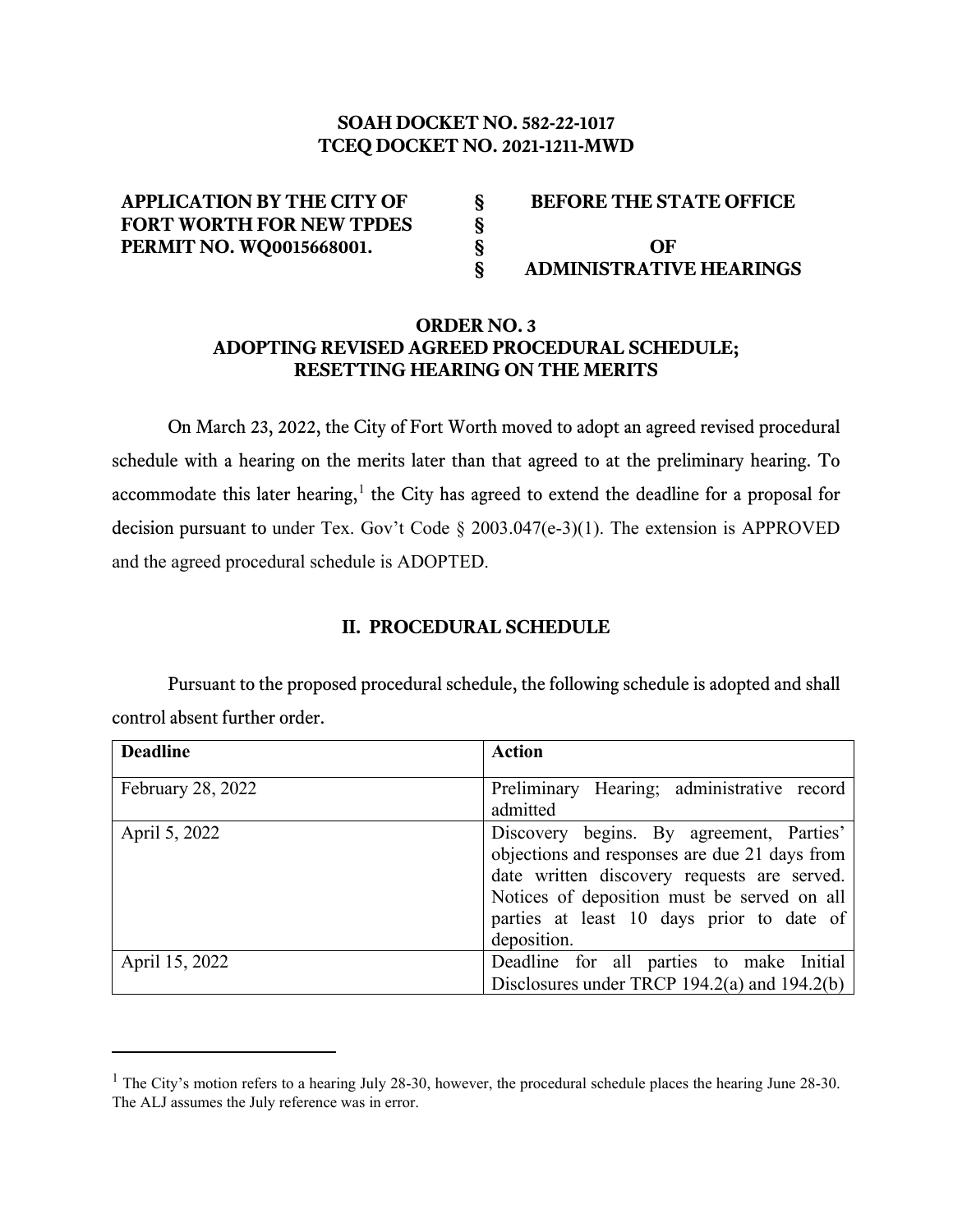| April 19, 2022          | Deadline for Protestants and OPIC to designate   |
|-------------------------|--------------------------------------------------|
|                         | expert witnesses and provide materials under     |
|                         | TRCP 195.5(a)                                    |
| May 2, 2022             | Last day to serve written discovery on           |
|                         | Protestants and OPIC                             |
| May 3, 2022             | Deadline for Applicant and ED to designate       |
|                         | expert witnesses and provide materials under     |
|                         | TRCP 195.5(a)                                    |
| May 23, 2022            | Last day to serve written discovery<br>on        |
|                         | Applicant and ED                                 |
| May 23, 2022            | Discovery ends for Protestants and OPIC          |
|                         |                                                  |
| May 27, 2022            | Deadline for Protestants and OPIC to file direct |
|                         | cases, including testimony, proposed order of    |
|                         | witnesses, and exhibits                          |
| June 13, 2022           | Discovery ends for Applicant and ED              |
| June 17, 2022           | Deadline for Applicant and ED to file additional |
|                         | evidence, if any, including testimony, proposed  |
|                         | order of witnesses, and exhibits                 |
| June 20, 2022           | Deadline for Pretrial Disclosures subject to     |
|                         | TRCP 194.4(a)                                    |
| June 30, 2022           | Deadline to file dispositive motions and any     |
|                         | objections to and motions to strike pre-filed    |
|                         | evidence                                         |
| July 5, 2022            | Deadline for all parties to file responses to    |
|                         | objections to and motions to strike pre-filed    |
|                         | testimony and exhibits                           |
| July 8, 2022            | Pre-hearing conference to rule on objections,    |
|                         | pending motions, and other prehearing matters    |
| <b>July 18-20, 2022</b> | <b>Hearing on the Merits</b>                     |
| (Monday-Wednesday)      |                                                  |
|                         | <b>Expedited Transcript</b>                      |
| July 25, 2022           |                                                  |
| August 5, 2022          | Deadline for closing arguments                   |
|                         | Deadline for replies to closing arguments        |
| <b>August 19, 2022</b>  |                                                  |
| October 18, 2022        | Proposal for Decision due (232 days from         |
|                         | preliminary hearing by agreement of              |
|                         | parties under Tex. Gov't Code                    |
|                         | $§ 2003.047(e-3))$                               |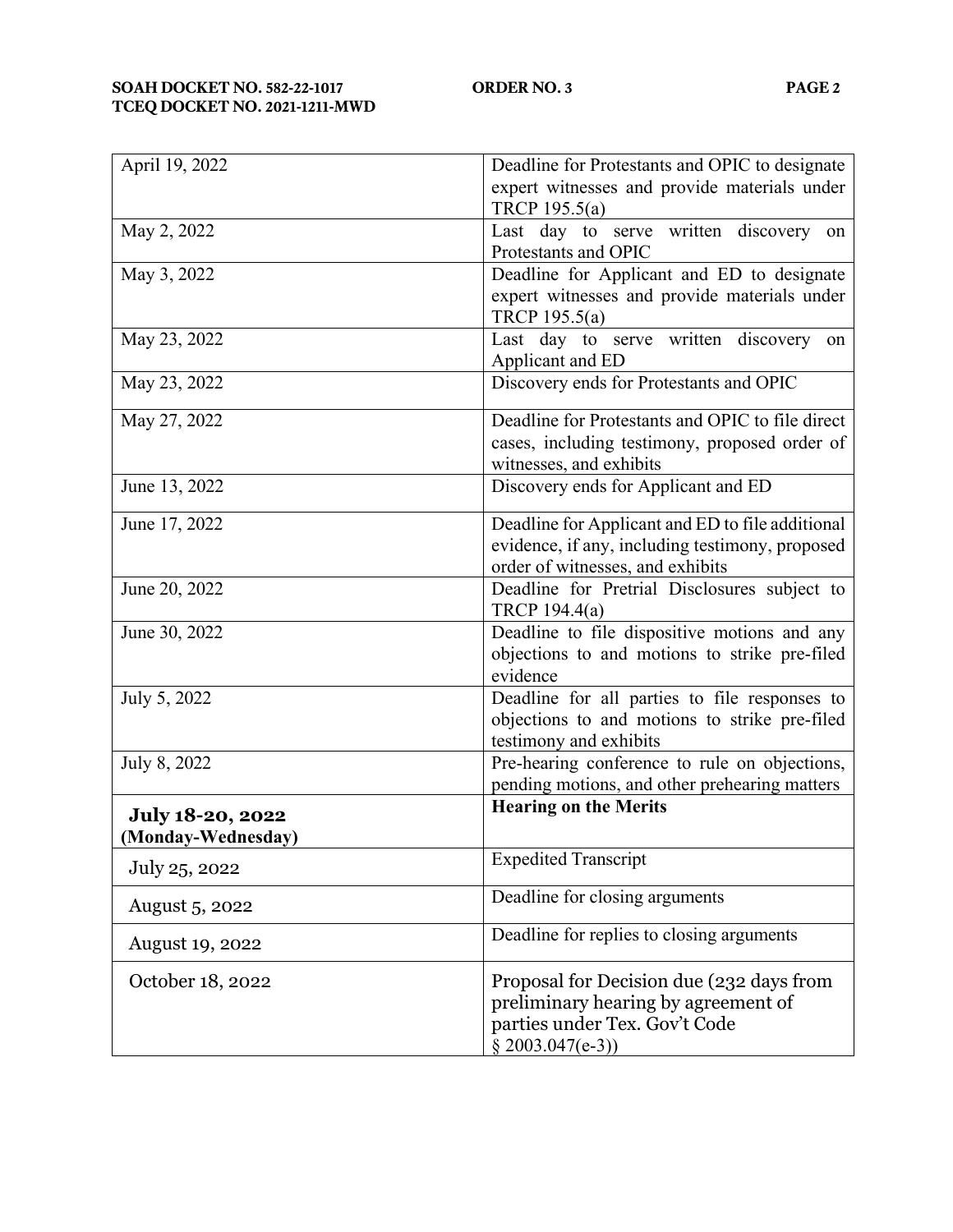Except for hearing dates, which may only be modified by order upon proper motion, any of the foregoing deadlines may be modified without further order by filing a written agreement of all parties.

**Marking Exhibits.** Exhibits should be numbered sequentially, preceded by the party name or abbreviation. For example, the executive director's exhibits should be labeled Executive Director Exhibit 1, 2, etc., or ED Ex. 1, 2, etc.; the applicant's exhibits should be labeled Fort Worth exhibits 1, 2, etc., or FW Ex. 1, 2, etc.; and so on for each party. Exhibits should not marked by witness name. Multipage documents shall be paginated or Bates-stamped. As a general rule, attachments to testimony should be marked as such, and not as a separate exhibit. For example, the executive director files the testimony of John Doe, which includes attachments A-F. This should be labeled ED Ex. 1 (John Doe). Attachments A-F should not be separately marked or offered.

#### **II. PREHEARING CONFERENCE**

A prehearing conference will convene **at 10 a.m., on July 8, 2022** via video conference. Access the hearing by going t[o https://soah-texas.zoomgov.com/](https://soahtexas.zoomgov.com/) or the Zoom application on your mobile device, selecting "Join a Meeting," and entering the following Meeting ID and passcode:

**Meeting ID: 161 988 0518 Passcode: FW-0624**

You may also join by telephone by calling **(669) 254-5252** and entering the following Meeting ID and passcode.

**Meeting ID: 161 988 0518 Passcode: 9927421**

You may access information for participating in a zoom meeting a[t www.zoom.us](http://www.zoom.us/) under the "support" tab.